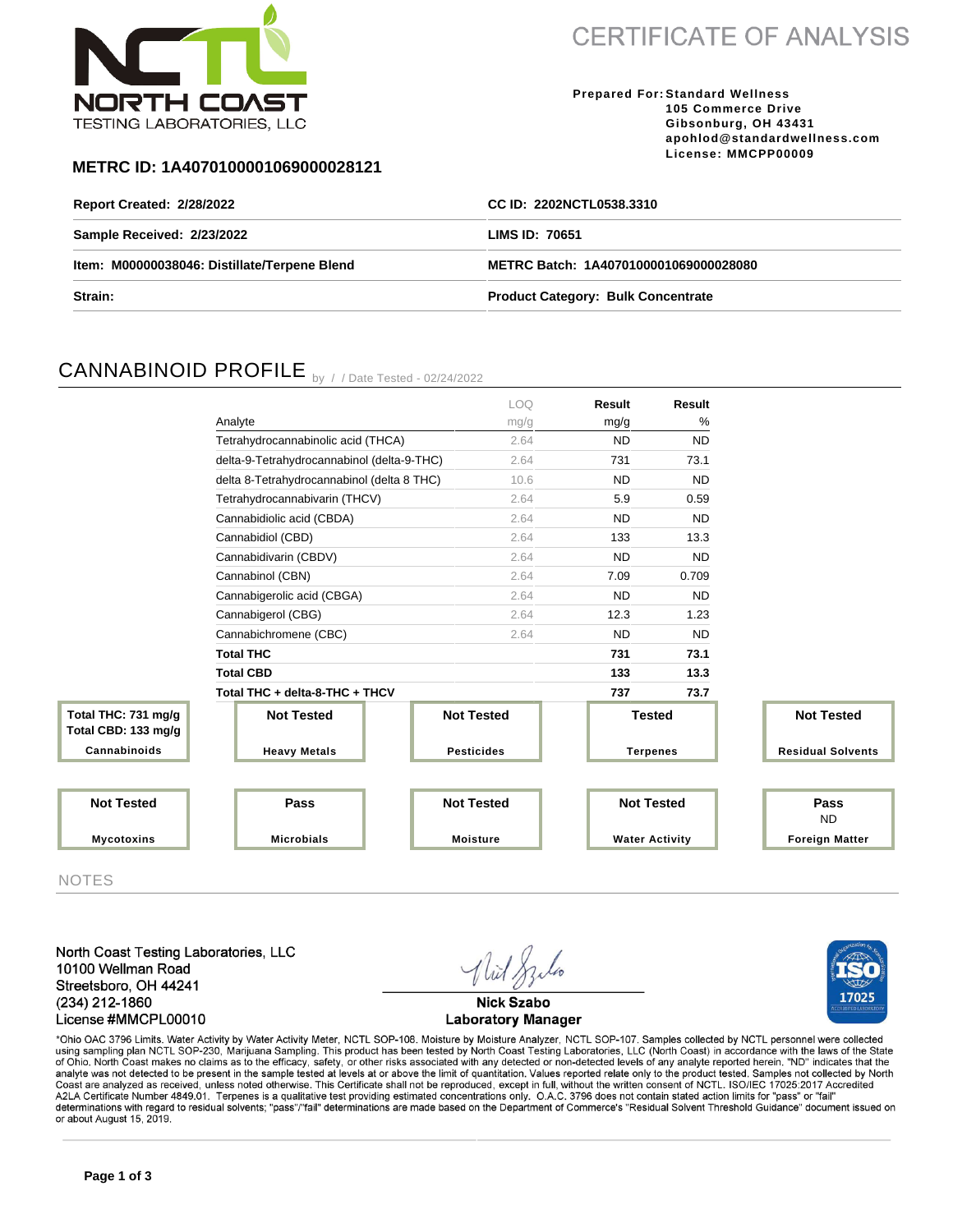

**CERTIFICATE OF ANALYSIS** 

#### **Prepared For: Standard Wellness 105 Commerce Drive Gibsonburg, OH 43431 apohlod@standardwellness.com License: MMCPP00009**

### **METRC ID: 1A4070100001069000028121**

| Report Created: 2/28/2022                    | CC ID: 2202NCTL0538.3310                  |  |
|----------------------------------------------|-------------------------------------------|--|
| Sample Received: 2/23/2022                   | LIMS ID: 70651                            |  |
| Item: M00000038046: Distillate/Terpene Blend | METRC Batch: 1A4070100001069000028080     |  |
| Strain:                                      | <b>Product Category: Bulk Concentrate</b> |  |

# Microbials by 3M Petrifilm / / Date Tested - 02/24/2022

| Analyte                              | LOQ   | OAC-3796    | Result    | <b>Status</b> |
|--------------------------------------|-------|-------------|-----------|---------------|
|                                      | cfu/g | cfu/g Limit | cfu/g     |               |
| Total Yeast & Mold                   |       | 1000        | <b>ND</b> | Passed        |
| Salmonella                           |       |             | <b>ND</b> | Passed        |
| E. Coli                              |       |             | <b>ND</b> | Passed        |
| <b>Total Coliforms</b>               |       | 100         | <b>ND</b> | Passed        |
| Bile-Tolerant Gram-Negative Bacteria |       | 100         | <b>ND</b> | Passed        |
| Total Aerobic Bacteria               |       | 10000       | <b>ND</b> | Passed        |

NOTES

MICROPP22022401

North Coast Testing Laboratories, LLC 10100 Wellman Road Streetsboro, OH 44241 (234) 212-1860 License #MMCPL00010

**Nick Szabo Laboratory Manager** 



\*Ohio OAC 3796 Limits. Water Activity by Water Activity Meter, NCTL SOP-108. Moisture by Moisture Analyzer, NCTL SOP-107. Samples collected by NCTL personnel were collected using sampling plan NCTL SOP-230, Marijuana Sampling. This product has been tested by North Coast Testing Laboratories, LLC (North Coast) in accordance with the laws of the State<br>of Ohio. North Coast makes no claims as to Coast are analyzed as received, unless noted otherwise. This Certificate shall not be reproduced, except in full, without the written consent of NCTL. ISO/IEC 17025:2017 Accredited<br>A2LA Certificate Number 4849.01. Terpenes determinations with regard to residual solvents; "pass"/"fail" determinations are made based on the Department of Commerce's "Residual Solvent Threshold Guidance" document issued on or about August 15, 2019.